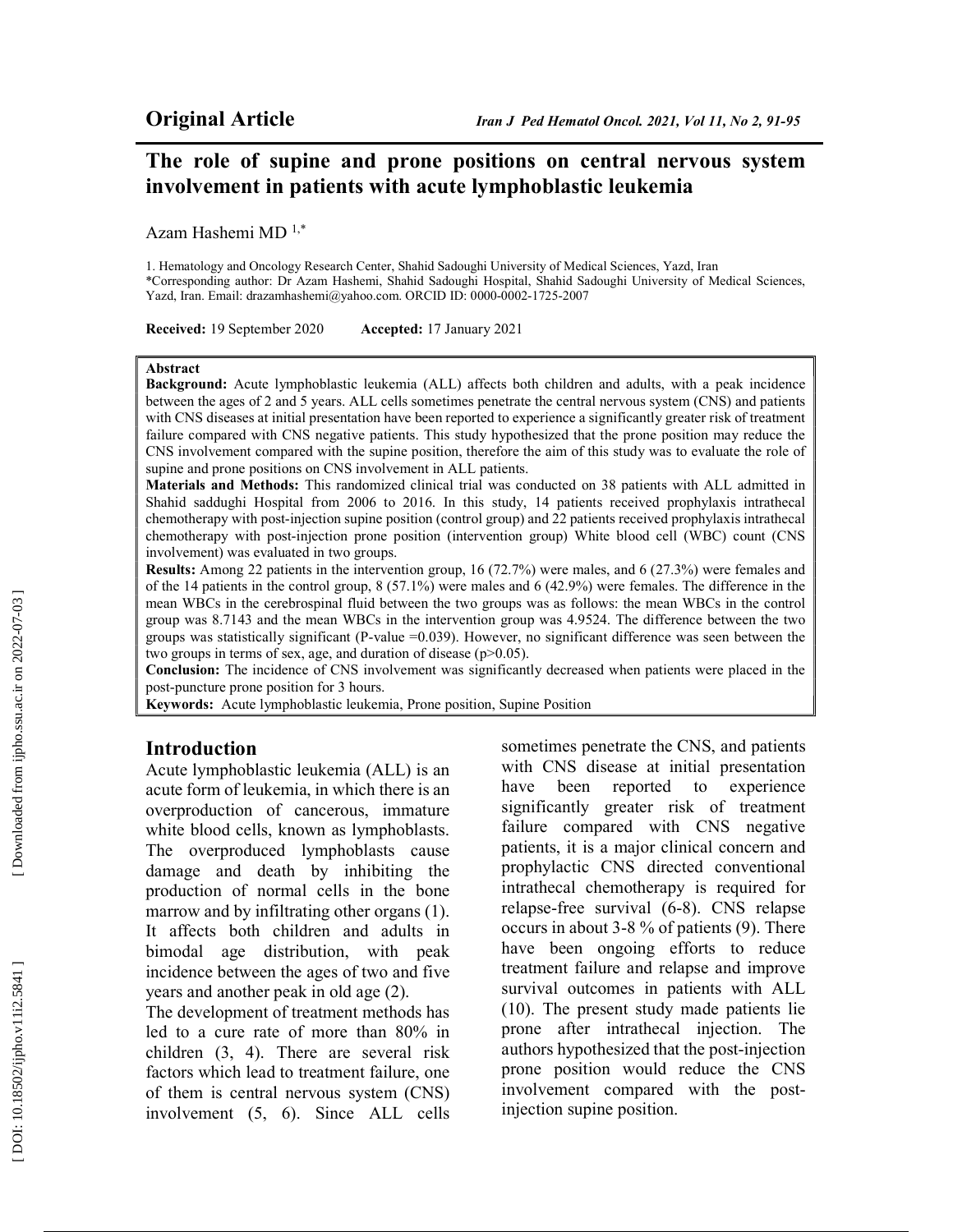## Materials and Methods

Study design: This study was a randomized clinical trial that selected patients with ALL admitted to shahid sadoughi Hospital of Yazd University from 2006 to 2016. The Ethical approval was obtained from the clinical research and ethics committees of the Yazd universityof medical sciences (IR.SSU.MEDICINE.REC.1394.473).

Patients: From 2006 to 2014, 14 patients who received prophylaxis intrathecal chemotherapy with the post-injection supine position were selected retrospectively as the control group and from 2014 to 2016, 22 patients who received the prophylaxis intrathecal chemotherapy with the post-injection prone position were selected as the intervention group. In this study, five patients were placed in the post-injection supine position for a while and then placed in the postinjection prone position. Inclusion criteria included: less than ten years of age and indications for the prevention of CNS involvement caused by the disease. The following patients were excluded: those with contraindications for lumbar puncture (LP) and intrathecal chemotherapy, those with pre-existing CNS involvement, those with post-injection leakage, and those who failed to complete the required rest-time in post-injection position without authorization. The sex distribution of the control group was six female and eight male patients and for the intervention group was five females and 14 males. All included patients signed the informed consent forms. Treatment plan: The control group was selected randomly among patients admitted to the pediatric oncology ward of the shahid saddughi Hospital from 2005 to 2014, and the intervention group was selected randomly among the patients from 2014 to 2016 admitted to the same place.

Patients underwent dexamethasone (6  $mg/m<sup>2</sup>$ ).

The patients went under general anesthesia before LP with intrathecal injections of Ketamine, Propofol, and Midazolam in

toddler age patient and only Ketamine in infants. In patients with the positive history of seizure, general anesthesia was performed with thiopental. LP and intrathecal injection were performed at the same time in the  $L_3 - L_4$  interspace. First, two milliliters l of the cerebrospinal fluid (CSF) were collected and then Methotrexate was injected intrathecally. Methotrexate dosage was as follows: 12.5 milligrams (five milliliters) were injected in patients more than three years of age and ten milligrams (five milliliters) injected for under the three years patients. The patients were conscious after 30 to 60 minutes and then to complete post-injection rest-time (Three hours in sum) in supine or prone position according to their group. Pulse rate assessed every 15 minutes in the anesthetic and rest of the rest time.

Outcomes: The CSF analysis was performed for determining CNS involvement and evaluating the difference between the two groups. The CNS relapse is defined as follows: positive cytomorphography and White blood cells  $(WBC)$  > five /*µicroliter and/ or* clinical signs of CNS leukemia such as facial nerve palsy, brain/eye involvement, or hypothalamic syndrome (9).

### Statistical analysis

In the current study, SPSS version 22.0 was used for the statistical analysis. T and chisquare tests were used to compare ratios. P-Value < 0.05 was considered statistically significant.

## **Results**

In this study, 33 patients were admitted to Shahid sadoughi Hospital of Yazd University and 2 patients were excluded. Of the 33 subjects, 24 (66.7%) were males, and 12 (33.3%) were females. Of the 22 patients in the intervention group, 16 (72.7%) were males, and 6 (27.3%) were females. From the 14 patients in the control group, 8  $(57.1\%)$  were males and 6  $(42.9\%)$  were females. The difference in mean WBCs in CSF between the two groups was as follows: the mean WBCs in the control

DOI: 10.18502/ijpho.v11i2.5841]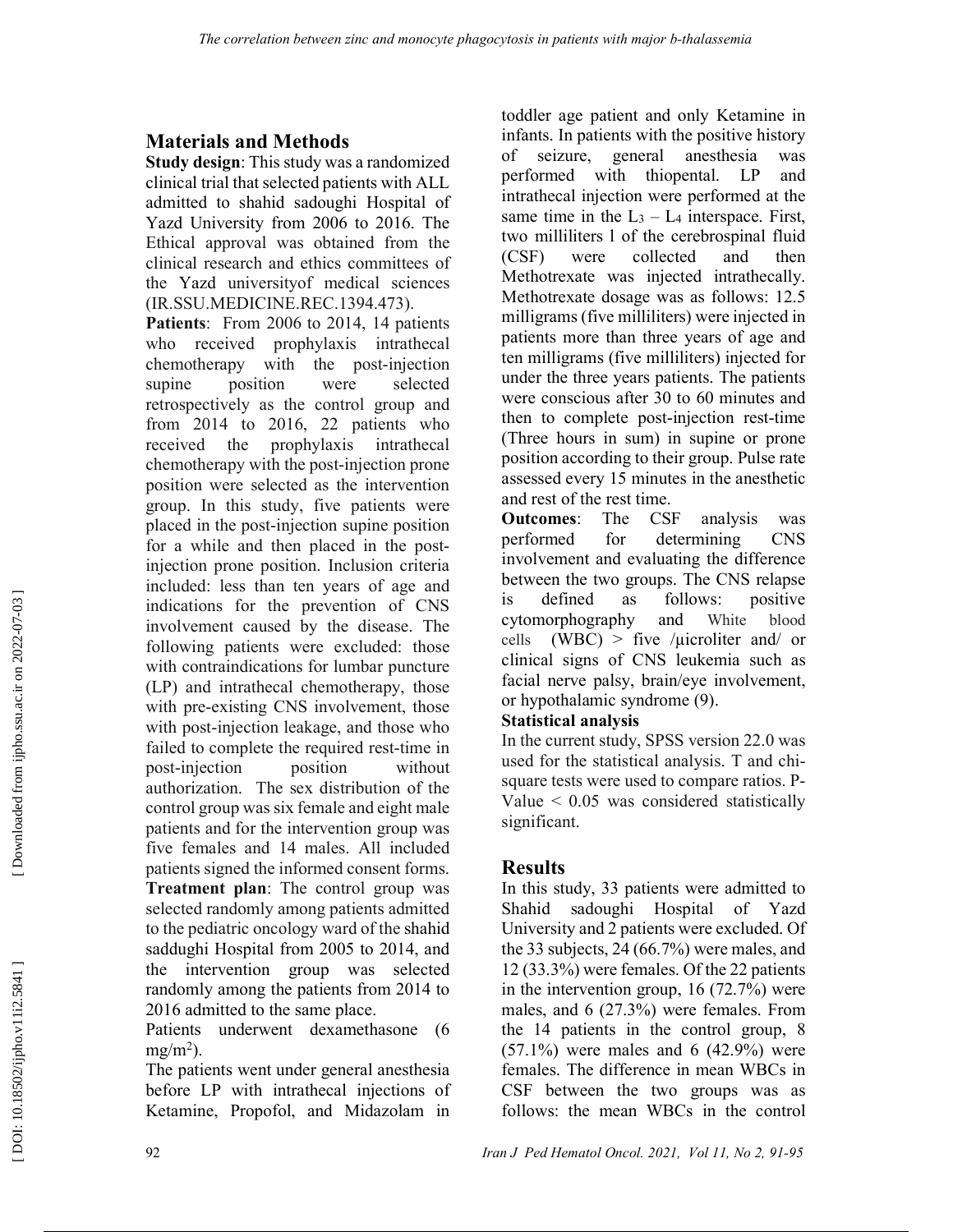demographic and clinical characteristics of the two groups were assessed and there was no significant difference between the two groups (table-1).

Table I: Comparison of demographic and clinical characteristics between patients were place in prone position (case group) and patients were placed in supine position (control group) following intrathecal chemotheramy

| characteristic                 | <b>Control group</b><br>(Mean) | Case group<br>(Mean) | <b>P-value</b> |
|--------------------------------|--------------------------------|----------------------|----------------|
| <b>WBC</b> count               | 8.7143                         | 4.9524               | .039           |
| Age (year)                     | 5.21                           | 5.05                 | .858           |
| Gender                         |                                |                      | .334           |
| <b>Male</b>                    | $8(57.1\%)$                    | 16(72.7%)            |                |
| Female                         | $6(42.9\%)$                    | 6(27.3%)             |                |
| <b>Treatment duration(day)</b> | 459.57                         | 396.32               | .540           |

Pearson Chi-Square)

#### **Discussion**

Intrathecal chemotherapy is a type of regional therapy through which the limitations imposed by the brain-blood barrier circumvented. Thus, the CSF drug concentration was maximized while systemic drug toxicity was eliminated or reduced. Since prophylaxis therapy has been associated with CSF drug concentration (11), Intrathecal chemotherapy is the method of choice for prophylaxis. However, despite the high drug concentration achieved at the site of drug injection (lumbar sac), distribution of drug throughout the CSF is limited following intralumbar administration. One of the most important agents that affect the CSF drug administration is the postpuncture body position. The authors evaluated the effect of post-puncture prone position on CSF drug concentration and accordingly CNS involvement by placing the patients in the prone position for 3 hours rather than the supine position for the same time. Previous studies assessed the effect of the post-puncture body position on complications of LP and concluded that post-puncture flat position was associated with less post-puncture headache (12). Although, another study demonstrated that

there was no difference in the incidence or duration of the post-puncture headache between the post-puncture flat position and immediately mobilization after puncture (13). Previous studies also evaluated the CSF drug concentration in the supine position (14) or immediately upward position after intrathecal injection. Nonhuman evaluations of the CSF drug concentration after the intralumbar drug injection demonstrated that post-puncture body position influenced the drug distribution throughout the CSF (15, 16). Another study demonstrated that the mean peak ventricular methotrexate concentration was 15-folds higher in animals placed in the prone position for 1 hour after the intralumbar methotrexate dose (17), but no study assesses this effect in human. Furthermore, there is no study comparing the effect of the post-puncture prone position in drug concentration rather than the post-puncture supine position. The probable mechanism is that the CSF bulk flow to the ventricles in the post-puncture flat position is greater compared with the upward position. For justification of the difference between the post-puncture prone and supine positions, the researchers should consider CSF distribution in both positions.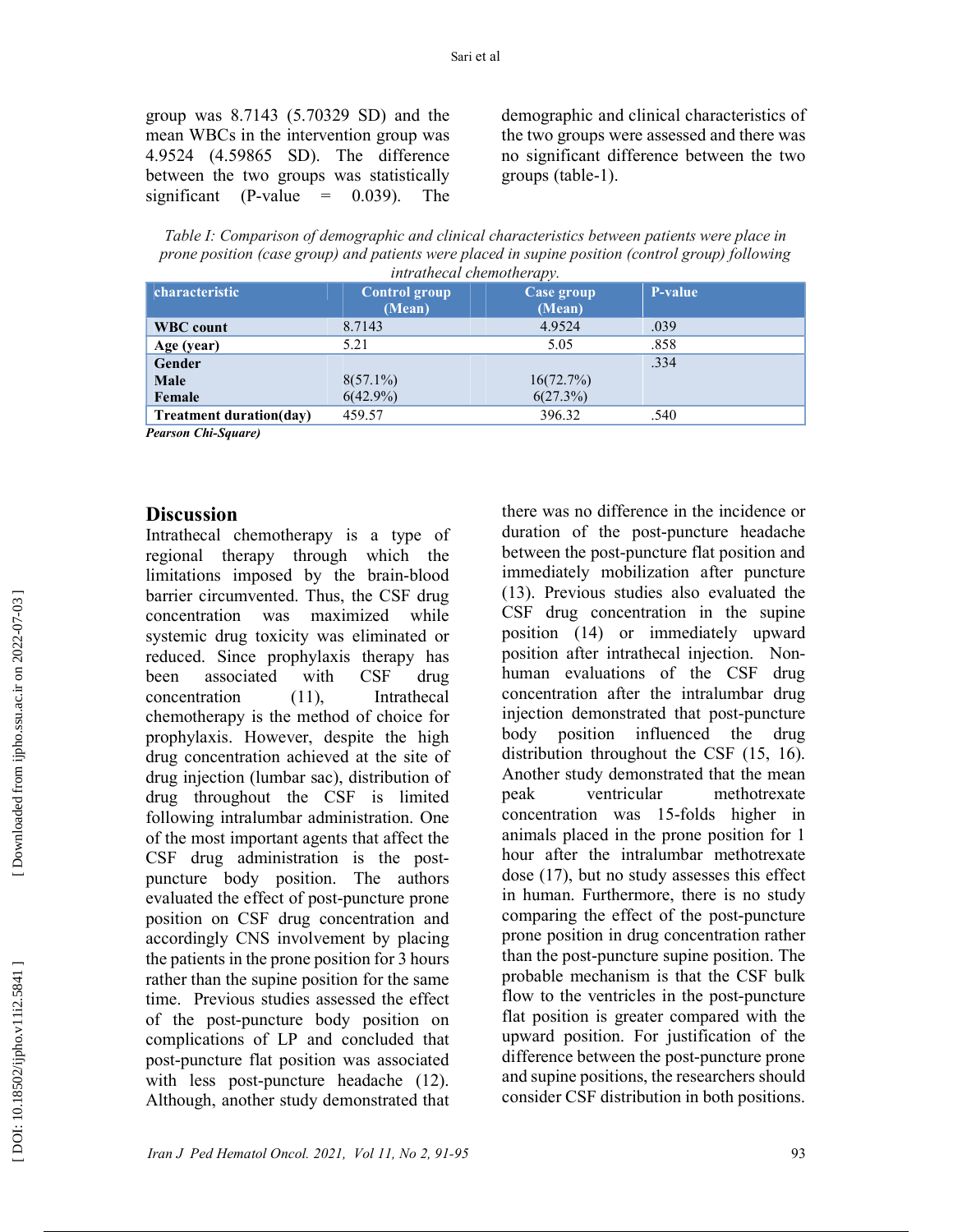A study evaluated the effect of patients' position on the distribution of the subarachnoid CSF. They found that the subarachnoid CSF decreased in the gravitational direction, due to a downward shift of grey and white matter tissues. Therefore, CSF decreased in the anterior section of the intracranial cavity in the prone position (18). This pattern of distribution in the prone position probably increased the drug concentration in the posterior section of the intracranial cavity during the horizontal position and then in the anterior section after finishing the procedure. The limitations of the study included the following items: First, the low sample size. Second, the authors could not control all factors that affect the prognosis. For instance, because of financial reasons, the assessment of progenitor types of ALL or karyotype determination was not possible. An increased risk of CNS involvement has been observed in patients affected by the mature B-cell subtype of ALL (B-ALL) (19) and the All with Philadelphia (Ph) chromosome-positive karyotype (20). Another risk factor predicting CNS relapse was the WBCs count at diagnosis. The authors didn't assess this factor. Another limitation of this study was the lack of evaluatiion of systemic chemotherapy and systemic relapse and its relevance with CNS relapse.

# Conclusion

In conclusion, the incidence of CNS involvement was significantly decreased when patients were placed in the postpuncture prone position for 3 hours. The patient's age and sex made no significant difference in outcomes. These findings supported that the optimal post-injection position for decreasing the incidence of CNS involvement was the prone position.

## Conflict of Interest

The authors declare that they have no conflicts of interest.

# References

1. Terwilliger T, Abdul-Hay M. Acute lymphoblastic leukemia: a comprehensive review and 2017 update. Blood cancer J 2017;7(6):e577-e588.

2. Kim S-Y, Park JH, Yoon SY, Cho Y-H, Lee MH. A pilot study of daunorubicin-augmented hyper-CVAD daunorubicin-augmented induction chemotherapy for adults with acute lymphoblastic leukemia. Cancer Chemother Pharmacol2018;81(2):393-398.

3. Pui CH, Robison LL, Look AT. Acute lymphoblastic leukaemia. Lancet 2008;371(9617):1030-1043.

4. Jabbour E, Kantarjian H. Treatment of Adult Acute Lymphocytic Leukemia (ALL) in 2017. Clinical Lymphoma, Myeloma and Leukemia 2017;17:S57-S60. 5. Faderl S, O'brien S, Pui CH, Stock W, Wetzler M, Hoelzer D, et al. Adult acute lymphoblastic leukemia: concepts and strategies. Cancer: Interdisciplinary International J American Canc Soci. 2010;116(5):1165-1176.

6. Münch V, Trentin L, Herzig J, Demir S, Seyfried F, Kraus JM, et al. Central nervous system involvement in acute lymphoblastic leukemia is mediated by vascular endothelial growth factor. Blood 2017; 03:769315-769318.

7. Wilson R, Osborne C, Halsey C. The Use of Ommaya Reservoirs to Deliver Central Nervous System-Directed Chemotherapy in Childhood Acute Lymphoblastic Leukaemia. Pediatr Drugs 2018:1-9.

8. Dara A, Mook B, Doorduijn J, Van den Bent M, Dinmohamed A, Bromberg J. Efficacy of intrathecal chemotherapy in patients with central nervous system involvement of hematological malignancies: a retrospective analysis. J neuro-oncology 2018:1-7.

9. Lanzkowsky P, Lipton JM, Fish JD. Lanzkowsky's manual of pediatric hematology and oncology: Academic Press; 2016.

10. Jabbour E, O'Brien S, Konopleva M, Kantarjian H. New insights into the pathophysiology and therapy of adult acute